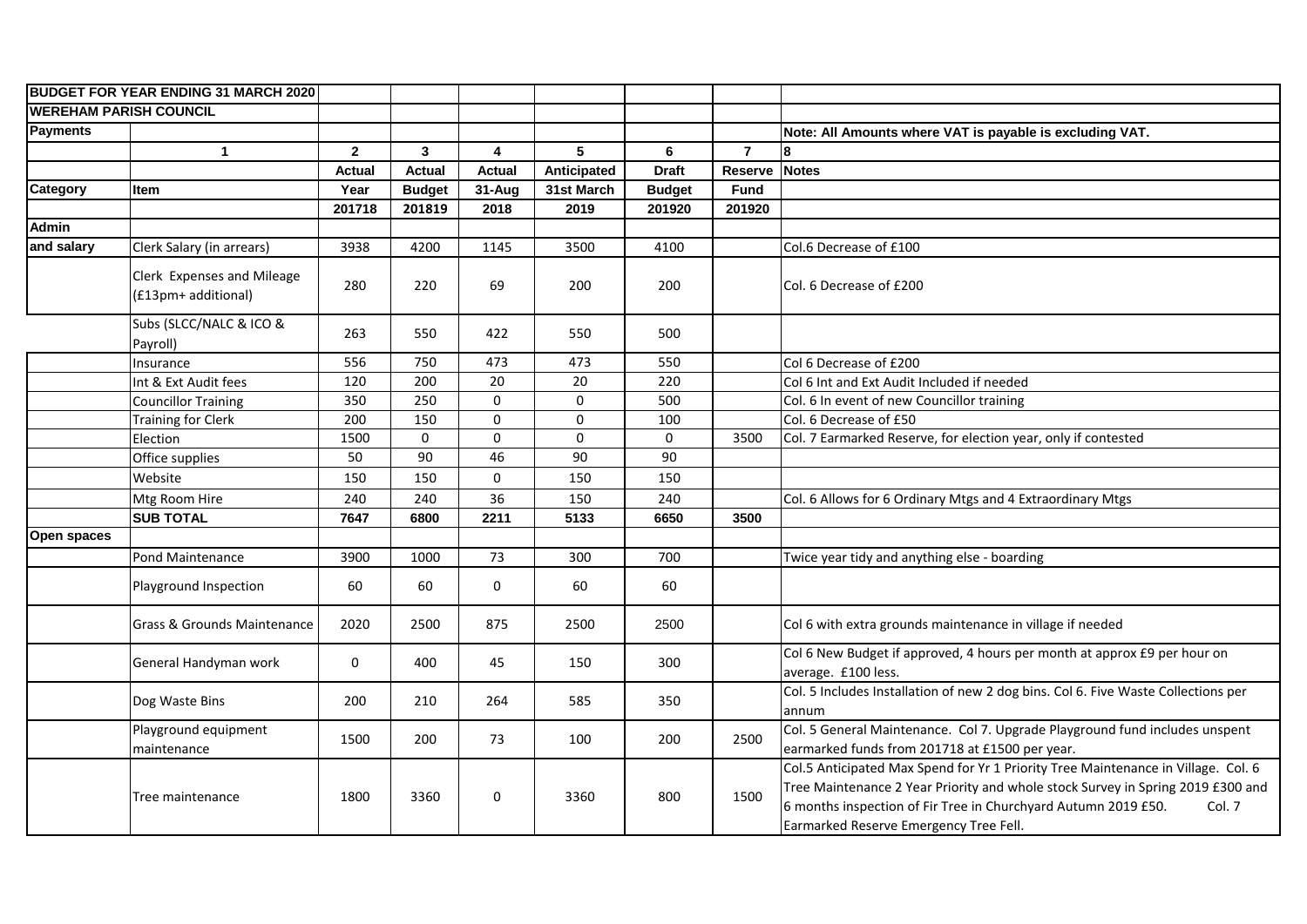|                     | SAM2 (speed sign)                           | 300           | $\Omega$      | 0             | 100         | 0             | 125            | Col. 7 Reserve Includes cost of SAM2 to be reclaimed from insurers                                                                                                                                                                                 |
|---------------------|---------------------------------------------|---------------|---------------|---------------|-------------|---------------|----------------|----------------------------------------------------------------------------------------------------------------------------------------------------------------------------------------------------------------------------------------------------|
|                     | Signs                                       | 100           | 100           | 0             | 0           | 0             |                | Budget unused delete this budget area                                                                                                                                                                                                              |
|                     | <b>Moles</b>                                | 150           | 200           | 75            | 200         | 235           |                |                                                                                                                                                                                                                                                    |
|                     | <b>Cemetery Maintenance</b>                 | 500           | 500           | 18            | 300         | 300           |                | Col. 6 Cemetery General Maintenance decrease of budget by £200                                                                                                                                                                                     |
|                     | Churchyard Wall                             | 0             | 530           | 0             | 530         | 0             | 200            | Col. 7 Earmarked Reserve for wall repairs emergency or planned fund building<br>annually                                                                                                                                                           |
|                     | Cemetery and Churchyard<br><b>Memorials</b> | 0             | 300           | 0             | 300         | 200           |                | Col 6 New Budget to initiate a report on memorial repairs required and annually if<br>approved                                                                                                                                                     |
|                     | <b>Streetlight Maintenance</b>              | 1066          | 3295          | 0             | 3295        | 80            | 500            | Col. 6 Annual fee. Col 7 save ongoing for column replacement                                                                                                                                                                                       |
|                     | <b>Streetlight Electricity</b>              | 550           | 660           | 226           | 660         | 300           | 0              | Col. 6 LED upgrade halfed outgoings on streetlights for the year                                                                                                                                                                                   |
|                     | Contingency Fund                            | 0             | $\mathbf 0$   | 0             | 0           | 1000          | 2100           | Col 7 Starting to build this fund - £1k carried over from 201819 and includes £1100<br>recovered village hall grant. Parish Partnership Fund could be purchased from this<br>budget area if approved.                                              |
|                     | <b>SUB TOTAL</b>                            | 12146         | 13315         | 1649          | 12440       | 7025          | 6925           |                                                                                                                                                                                                                                                    |
| <b>Village Hall</b> |                                             |               |               |               |             |               |                |                                                                                                                                                                                                                                                    |
|                     | Other (village hall grant<br>reclaim)       | 0             | 1100          | 1100          | 1100        | 1100          | $\mathbf 0$    | Col.6 Wereham Village Hall Grant paid 2017, £1100 to be recovered each year in<br>2018/19, 2019/20, 2020/20 and 2020/21 by maintaining precept until that time.                                                                                    |
|                     | <b>SUB TOTAL</b>                            | $\mathbf 0$   | 1100          | 1100          | 1100        | 1100          | $\mathbf 0$    |                                                                                                                                                                                                                                                    |
| S137                |                                             |               |               |               |             |               |                |                                                                                                                                                                                                                                                    |
|                     | Defibrillator                               | 552           | 552           | 0             | 200         | 250           | 265            | Col.6 Membership Fee and Annual Cellphone rental (min 4 yrs) Due Jan 2018 and<br>so on decrease of £200 budget due to lower fee received allows for purchase of<br>new pads on deployment. Col. 7 Funding left for training and hall hire Feb 2018 |
|                     | Poppy Wreath                                | 20            | 25            | 0             | 25          | 25            |                |                                                                                                                                                                                                                                                    |
|                     | Church Clock Service                        | 350           | 350           | 0             | 350         | 350           | 300            | Col 7 Fund for repairing of clock in emergency building annually                                                                                                                                                                                   |
|                     | <b>SUB TOTAL</b>                            | 922           | 927           | 0             | 575         | 625           | 565            |                                                                                                                                                                                                                                                    |
|                     |                                             |               |               |               |             |               |                |                                                                                                                                                                                                                                                    |
|                     | <b>GRAND TOTAL</b>                          | 20715         | 22142         | 4960          | 19248       | 15400         | 10990          |                                                                                                                                                                                                                                                    |
|                     |                                             |               |               |               |             |               |                |                                                                                                                                                                                                                                                    |
|                     | $\mathbf{1}$                                | $\mathbf{2}$  | $\mathbf{3}$  | 4             | 5           | 6             | $\overline{7}$ | l9                                                                                                                                                                                                                                                 |
|                     |                                             | <b>Actual</b> | <b>Actual</b> | <b>Actual</b> | Anticipated | <b>Draft</b>  | <b>Reserve</b> | <b>Notes</b>                                                                                                                                                                                                                                       |
| <b>Category</b>     | ltem                                        | Year          | <b>Budget</b> | 31st Aug      | 31st March  | <b>Budget</b> | <b>Fund</b>    |                                                                                                                                                                                                                                                    |
|                     |                                             | 201718        | 201819        | 2018          | 2019        | 201920        | 201920         |                                                                                                                                                                                                                                                    |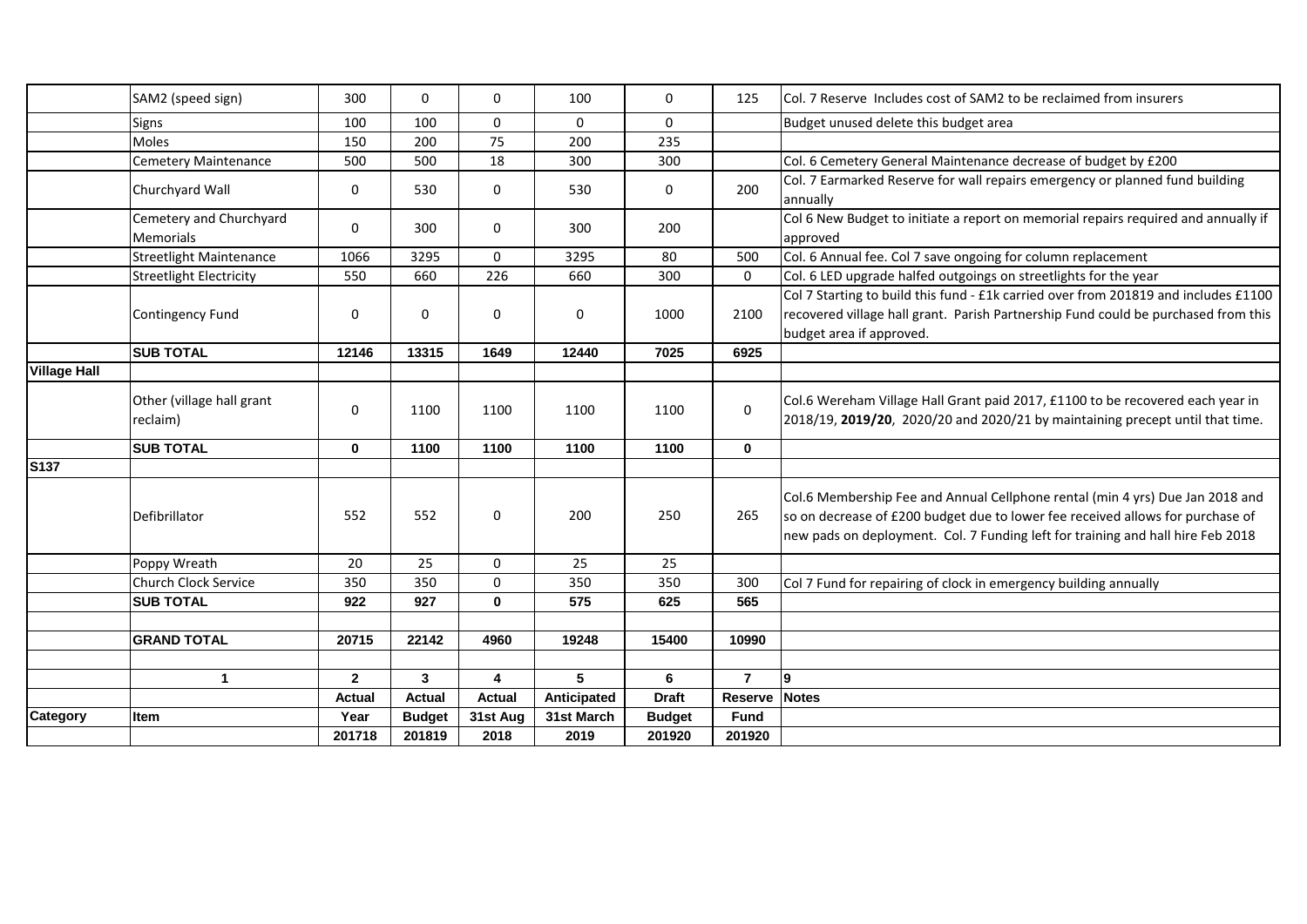|                                              | Year        | <b>Budget</b> | 31st Aug                                 | 31st March Budget |                | Reserve                     |                                                         |           |             |         |
|----------------------------------------------|-------------|---------------|------------------------------------------|-------------------|----------------|-----------------------------|---------------------------------------------------------|-----------|-------------|---------|
|                                              | 2017/18     | 2018/19       | 2018                                     | 2019              | 201920 Fund    |                             |                                                         |           |             |         |
| <b>PAYMENTS SUMMARY</b>                      |             |               |                                          |                   |                |                             |                                                         |           |             |         |
|                                              |             |               |                                          |                   |                |                             |                                                         |           |             |         |
|                                              |             |               |                                          |                   |                |                             | Reserve fallen tree, playground fund, churchyard        |           |             |         |
|                                              |             |               |                                          |                   |                |                             | wall. Streetlight maintenance emergency, sam2           |           |             |         |
| <b>Open Spaces</b>                           | 12146       | 13315         | 1650                                     | 12440             | 7025           |                             | 6925 insurance fee and contingency fund                 |           |             |         |
| <b>Village Hall Grant</b>                    |             | 1100          | 1100                                     | 1100              | 1100           |                             |                                                         |           |             |         |
| <b>Admin and Salarv</b>                      | 7647        | 6800          | 2211                                     | 5133              | 6650           |                             | 3500 Reserve Election                                   |           |             |         |
|                                              |             |               |                                          |                   |                |                             | 565 Reserve training for defib and urgent clock repairs |           |             |         |
| S137                                         | 922         | 927           |                                          | 575               | 625            |                             |                                                         |           |             |         |
| <b>TOTAL</b>                                 | 20715       | 22142         | 4961                                     | 19248             | 15400          | 10990                       |                                                         |           |             |         |
|                                              |             |               |                                          |                   |                |                             |                                                         |           |             |         |
| <b>RECEIPTS SUMMARY</b>                      |             |               |                                          |                   |                |                             |                                                         |           |             |         |
| Precept                                      | 15,000      | 15,000        | 16,000                                   | 16,000            | 17,004         |                             |                                                         |           |             |         |
| <b>Council Tax Support Grant</b>             | 360         | 200           | 290                                      | 290               | 140            |                             | Figure for 201819 confirmed                             |           |             |         |
| <b>Bank Interest</b>                         | 28          |               | 8                                        | 10                | 10             |                             |                                                         |           |             |         |
| <b>Grants</b>                                | 383         | $\Omega$      | $\Omega$                                 | $\Omega$          | $\mathbf 0$    |                             | No income included, unless confirmed                    |           |             |         |
| <b>Burials</b>                               | .400        | o١            | 750                                      | 840               | $\overline{0}$ |                             | No income included, unless confirmed                    |           |             |         |
| Other                                        | 116         | $\Omega$      | $\Omega$                                 | $\Omega$          | $\Omega$       |                             |                                                         |           |             |         |
| <b>TOTAL</b>                                 | 17,287      | 15,204        | 17,048                                   | 17.140            | 17.154         |                             |                                                         |           |             |         |
| Bal at 1st April 2018                        | 11,581.54   |               |                                          |                   |                |                             | <b>Precept Band D Calculations</b>                      | Ctax base | per annum   | precept |
| less net payments                            | $-2,108.00$ |               |                                          |                   |                |                             | Council tax base D property 2018/19                     | 225.8     | £70.85 £16k |         |
| Ant.balance at 31st March 2019               | 9,473.54    |               |                                          |                   |                |                             | Council tax base D property 2019/20                     | 240.0     | ?           | ?       |
|                                              |             |               |                                          |                   |                |                             |                                                         |           |             |         |
| Ant. Balance at 1st April 2019               | 9,473.54    |               |                                          |                   |                |                             | 10% increase band D property                            | 240.0     | £77.94      | 18,704  |
| Add Receipts (less precept)                  | 150.00      |               |                                          |                   |                |                             | 5% increase band D property                             | 240.0     | £74.39      | 17,853  |
| <b>Add Precept</b>                           | 9,623.54    | 26,627.54     |                                          |                   |                |                             | 2% increase band D property                             | 240.0     | £72.27      | 17,344  |
| Less Payments                                |             | 11,227.54     |                                          |                   |                |                             | 0% increase band D property                             | 240.0     | £70.85      | 17,004  |
| Less Earmarked Reserve fund at 31 March 2020 | 237.54      |               |                                          |                   |                | Keep precept at £16 k       | 240.0                                                   | £66.67    | 16,000      |         |
| Working Balance at 31st March 2020           | 11,227.54   |               |                                          |                   |                | 2% decrease band D property | 240.0                                                   | £69.43    | 16,663      |         |
| <b>Balance at 1st April 2020</b>             |             |               | 11,227.54 (including Earmarked Reserves) |                   |                |                             | 5% decrease band D property                             | 240.0     | £67.31      | 16153   |
|                                              |             |               |                                          |                   |                |                             | 10% decrease band D property                            | 240.0     | £63.77      | 15304   |